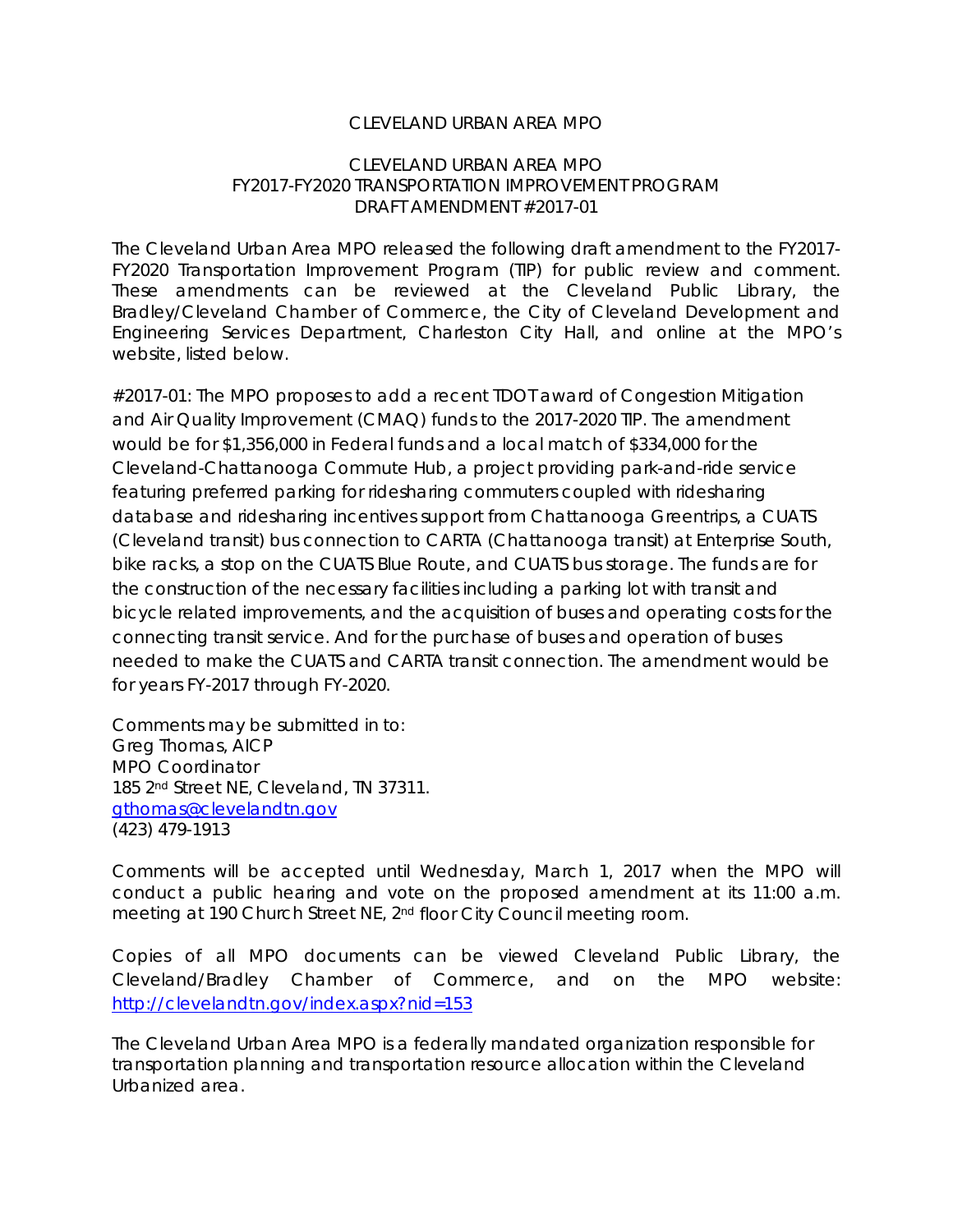### FY 2017-2020 TIP Amendment – March 2017

TIP Amendment # 2017-01

| TIP#                       | 2017-06 (new)                     |
|----------------------------|-----------------------------------|
| LRTP#                      | Consistent                        |
| Project:                   | Cleveland-Chattanooga Commute Hub |
| Requested By:              | City of Cleveland                 |
| Fiscal Year(s):            | 2017, 2018, 2019                  |
| Proposed Action:           | Add project to TIP                |
| <b>Total Project Cost:</b> | \$1,150,000                       |

| FY   | Work         | <b>Funding</b> | Total       | Federal   | State | Local     |
|------|--------------|----------------|-------------|-----------|-------|-----------|
| 2018 | PF-N         | <b>CMAQ</b>    | 20,000      | \$16,000  | \$0   | \$4,000   |
| 2018 | PF-D         | <b>CMAQ</b>    | \$98,750    | \$79,000  | \$0   | \$19,750  |
| 2019 | Construction | <b>CMAQ</b>    | \$1,031,250 | \$825,000 | \$0   | \$206,250 |

Description:

Construct park & ride lot at southeast corner of Church St. and 3rd St. SE in downtown Cleveland.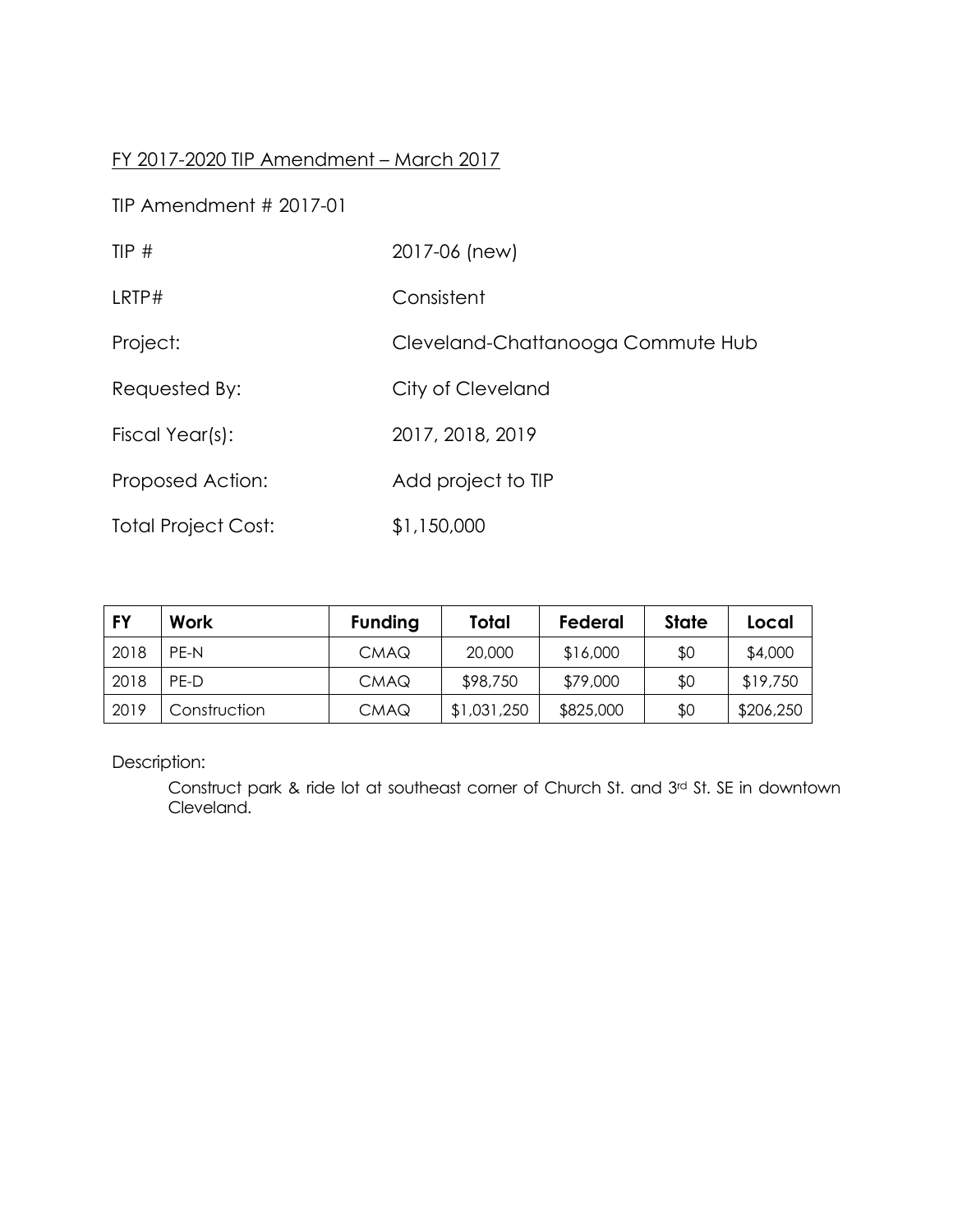

# FY2017-2020 Transportation Improvement Program

| Project Name                                                                                                                                                                                                                                                                                                                                                                         |              | Cleveland-Chattanooga Commute Hub | Route               |                      | <b>Total Project Cost</b> | \$1,150,000                |  |
|--------------------------------------------------------------------------------------------------------------------------------------------------------------------------------------------------------------------------------------------------------------------------------------------------------------------------------------------------------------------------------------|--------------|-----------------------------------|---------------------|----------------------|---------------------------|----------------------------|--|
| <b>TIP Number</b>                                                                                                                                                                                                                                                                                                                                                                    | 2017-06      | Long Range Plan #                 | TDOT#<br>Consistent |                      | Fed Project #             |                            |  |
| Previous TIP #                                                                                                                                                                                                                                                                                                                                                                       |              | <b>Sponsoring Agency</b>          | City of Cleveland   | Project Length       |                           | 3/1/2017<br>Amended        |  |
| Church Street and 3rd Street SE<br>Mod $#$<br>Termini/Intersecting Road<br>Adjusted                                                                                                                                                                                                                                                                                                  |              |                                   |                     |                      |                           |                            |  |
| Construct downtown park and ride lot at southeast corner of Church St and 3rd St SE. Space also<br><b>Project Description</b><br>provided for CUATS vehicle storage and maintenance.                                                                                                                                                                                                 |              |                                   |                     |                      |                           |                            |  |
| <b>HOV Lanes</b><br>Pedestrian<br><b>TDM</b><br>Intersection<br><b>Turn Lanes</b><br>Carpool<br>Signalization<br>New Road<br>Rideshare<br>Other<br>Greenway<br>Safety<br>Type of Improvement<br>$\nabla$ Transit<br>$\perp$<br><b>ITS</b><br><b>TSM</b><br>Road Widening<br><b>Bicycle Lane</b><br>Park--Ride<br>$3-R$<br><b>Bicycle Route</b><br><b>Bridge</b><br>$\Box$<br>Vanpool |              |                                   |                     |                      |                           |                            |  |
| <b>Fiscal Year</b>                                                                                                                                                                                                                                                                                                                                                                   | Phase        | <b>Funding Source</b>             | <b>Fed Funding</b>  | <b>State Funding</b> | Local Funding             | <b>Total Funding by FY</b> |  |
| 2017                                                                                                                                                                                                                                                                                                                                                                                 | PE-N         | S-CMAQ                            | \$16,000            | \$0                  | \$4,000                   | \$20,000                   |  |
| 2017                                                                                                                                                                                                                                                                                                                                                                                 | PE-D         | S-CMAQ                            | \$79,000            | \$0                  | \$19,750                  | \$98,750                   |  |
| 2018                                                                                                                                                                                                                                                                                                                                                                                 | Construction | S-CMAQ                            | \$825,000           | \$0                  | \$206,250                 | \$1,031,250                |  |
|                                                                                                                                                                                                                                                                                                                                                                                      |              |                                   | \$0                 | \$0                  | \$0                       | \$0                        |  |
|                                                                                                                                                                                                                                                                                                                                                                                      |              |                                   | \$0                 | \$0                  | \$0                       | \$0                        |  |
|                                                                                                                                                                                                                                                                                                                                                                                      |              | <b>Total Funding by Type</b>      | \$920,000           | \$0                  | \$230,000                 | \$1,150,000                |  |

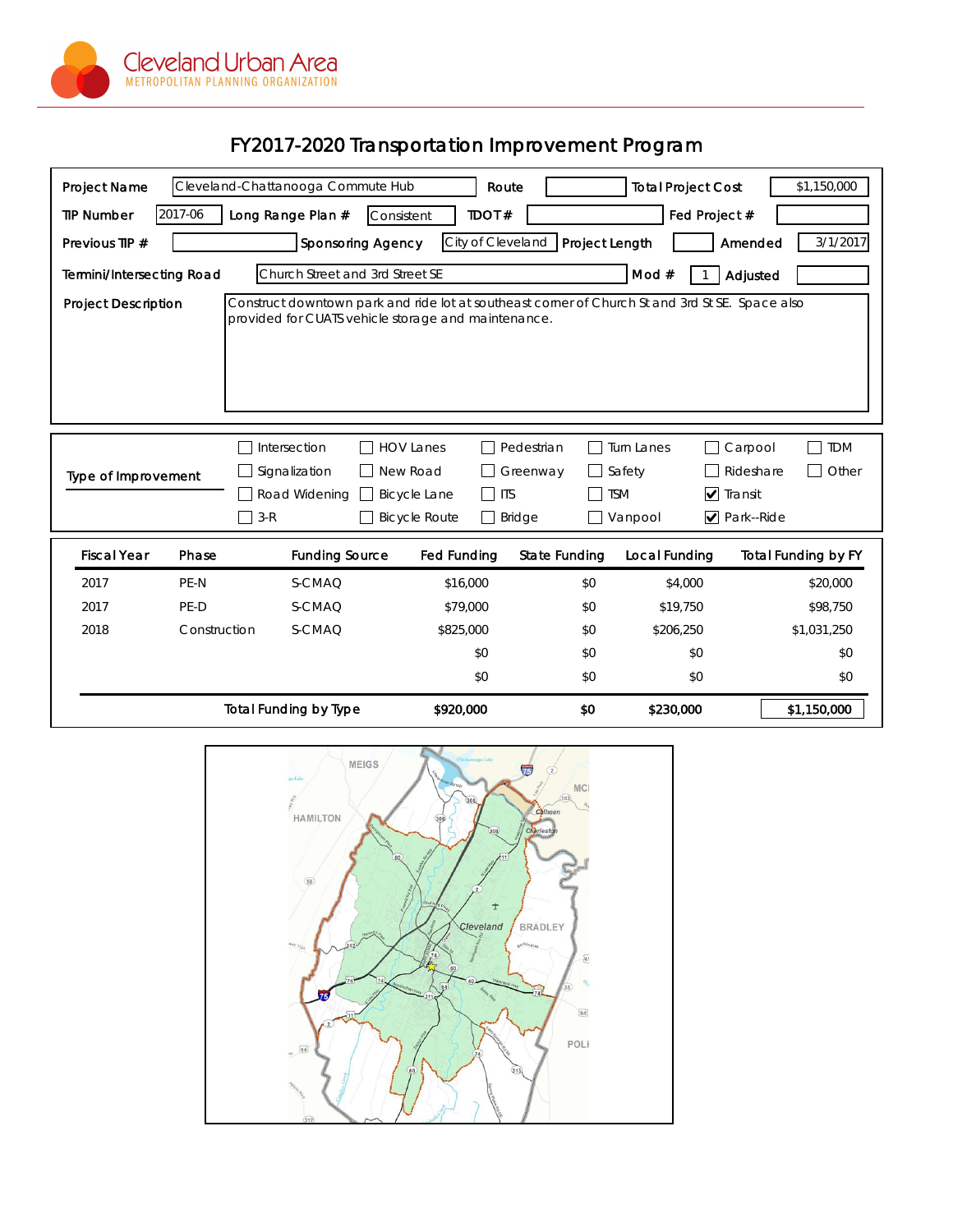### FY 2017-2020 TIP Amendment – March 2017

TIP Amendment # 2017-02

| TIP $#$                    | 2017-07 (new)       |
|----------------------------|---------------------|
| LRTP#                      | Consistent          |
| Project:                   | Rideshare promotion |
| Requested By:              | City of Cleveland   |
| Fiscal Year(s):            | 2017, 2018, 2019    |
| Proposed Action:           | Add project to TIP  |
| <b>Total Project Cost:</b> | \$62,000            |

| <b>FY</b> | Work      | <b>Funding</b> | Total    | Federal  | State | Local   |
|-----------|-----------|----------------|----------|----------|-------|---------|
| 2018      | Operating | <b>CMAQ</b>    | \$22,500 | \$18,000 | \$0   | \$4,500 |
| 2018      | Operating | <b>CMAQ</b>    | \$12,500 | \$10,000 | \$0   | \$2,500 |
| 2019      | Operating | <b>CMAQ</b>    | \$27,500 | \$22,000 | \$0   | \$5,500 |

Description:

Program to promote ridesharing and use of downtown Cleveland park & ride lot. Includes outreach, management, legal notices, advertising, website, branding and supplies.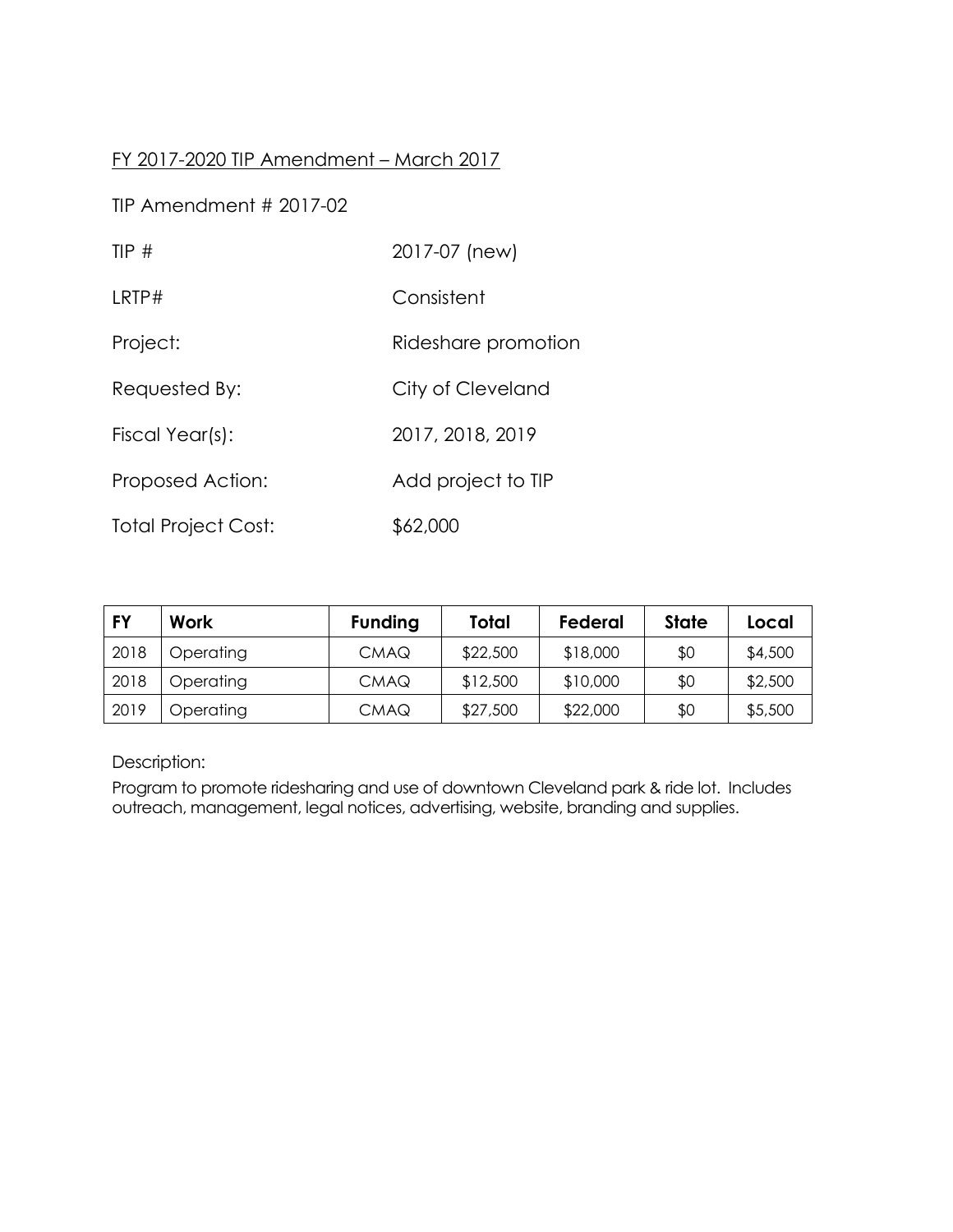

## FY2017-2020 Transportation Improvement Program

| <b>Project Name</b>                                                                                                                                                                                                                                                                                                                                                                                | Cleveland Rideshare Program |                                 | Route              |                      | <b>Total Project Cost</b> | \$62,000                   |  |
|----------------------------------------------------------------------------------------------------------------------------------------------------------------------------------------------------------------------------------------------------------------------------------------------------------------------------------------------------------------------------------------------------|-----------------------------|---------------------------------|--------------------|----------------------|---------------------------|----------------------------|--|
| <b>TIP Number</b>                                                                                                                                                                                                                                                                                                                                                                                  | 2017-07                     | Long Range Plan #<br>Consistent | TDOT#              |                      | Fed Project #             |                            |  |
| Previous TIP #                                                                                                                                                                                                                                                                                                                                                                                     |                             | <b>Sponsoring Agency</b>        | City of Cleveland  | Project Length       |                           | Amended                    |  |
| Throughout MPO area<br>Mod#<br><b>Termini/Intersecting Road</b><br>Adjusted                                                                                                                                                                                                                                                                                                                        |                             |                                 |                    |                      |                           |                            |  |
| Program to promote ridesharing and use of downtown Cleveland park & ride lot. Includes outreach,<br><b>Project Description</b><br>management, legal notices, advertising, website, branding and supplies.                                                                                                                                                                                          |                             |                                 |                    |                      |                           |                            |  |
| <b>HOV Lanes</b><br>Pedestrian<br>Turn Lanes<br>Carpool<br><b>TDM</b><br>Intersection<br>$\blacktriangleright$ Rideshare<br>Other<br>Signalization<br>New Road<br>Safety<br>Greenway<br><b>Type of Improvement</b><br>$\nabla$ Transit<br>Road Widening<br><b>Bicycle Lane</b><br>$\Box$<br><b>ITS</b><br><b>TSM</b><br>$3-R$<br><b>Bicycle Route</b><br>Bridge<br>Park--Ride<br>Vanpool<br>$\Box$ |                             |                                 |                    |                      |                           |                            |  |
| <b>Fiscal Year</b>                                                                                                                                                                                                                                                                                                                                                                                 | Phase                       | <b>Funding Source</b>           | <b>Fed Funding</b> | <b>State Funding</b> | Local Funding             | <b>Total Funding by FY</b> |  |
| 2017                                                                                                                                                                                                                                                                                                                                                                                               | Operating                   | S-CMAQ                          | \$18,000           | \$0                  | \$4,500                   | \$22,500                   |  |
| 2018                                                                                                                                                                                                                                                                                                                                                                                               | Operating                   | S-CMAQ                          | \$10,000           | \$0                  | \$2,500                   | \$12,500                   |  |
| 2019                                                                                                                                                                                                                                                                                                                                                                                               | Operating                   | S-CMAQ                          | \$22,000           | \$0                  | \$5,500                   | \$27,500                   |  |
|                                                                                                                                                                                                                                                                                                                                                                                                    |                             | \$0                             |                    | \$0                  | \$0                       | \$0                        |  |
|                                                                                                                                                                                                                                                                                                                                                                                                    |                             |                                 | \$0                | \$0                  | \$0                       | \$0                        |  |
|                                                                                                                                                                                                                                                                                                                                                                                                    |                             | <b>Total Funding by Type</b>    | \$50,000           | \$0                  | \$12,500                  | \$62,500                   |  |

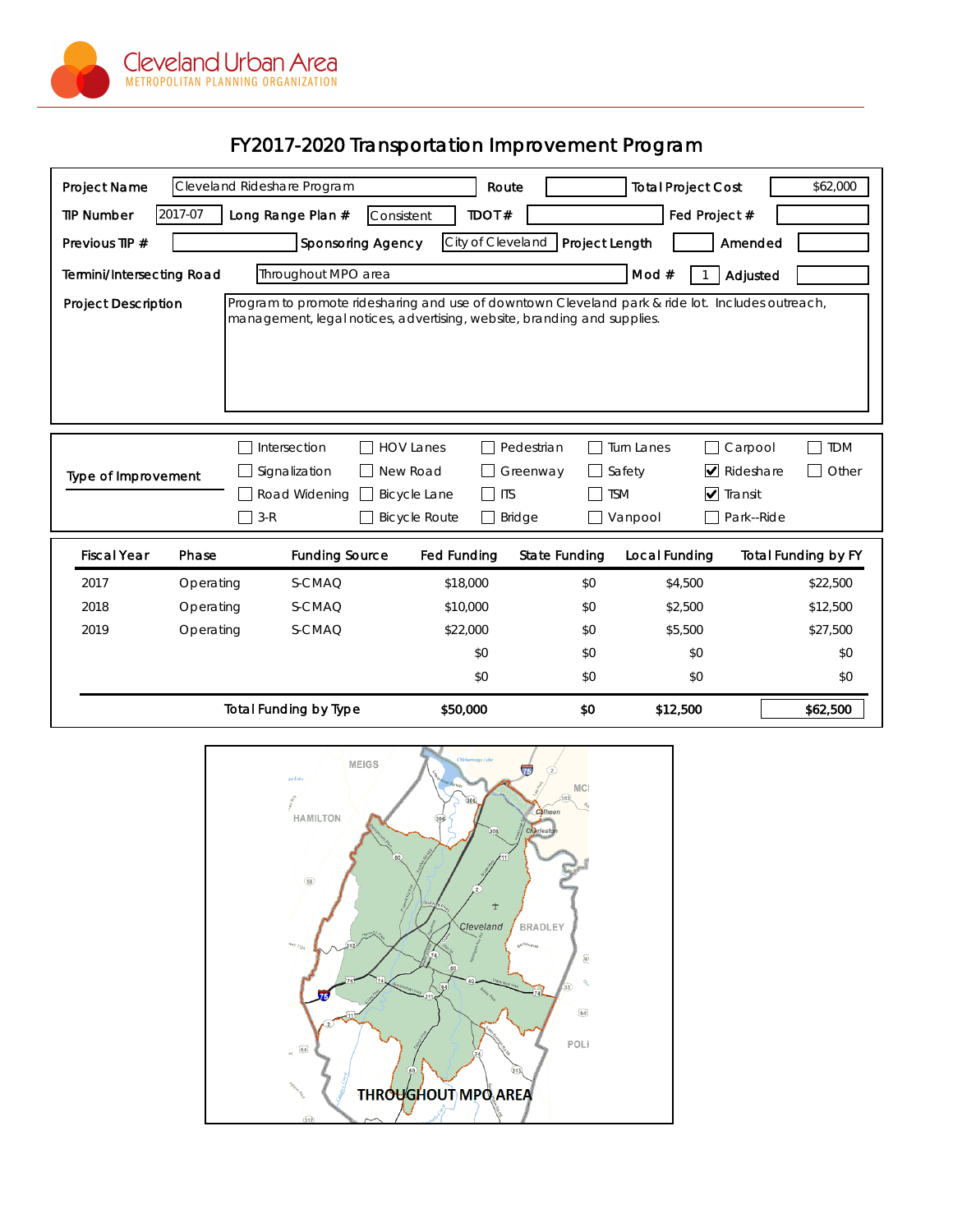### FY 2017-2020 TIP Amendment – March 2017

TIP Amendment # 2017-03

| TIP $#$                    | 2017-08 (new)                       |
|----------------------------|-------------------------------------|
| LRTP#                      | Consistent                          |
| Project:                   | Cleveland-Chattanooga Connection    |
| Requested By:              | Cleveland Urban Area Transit System |
| Fiscal Year(s):            | 2018, 2019, 2020                    |
| Proposed Action:           | Add project to TIP                  |
| <b>Total Project Cost:</b> | \$495,000                           |

| FY   | Work      | <b>Funding</b> | Total     | Federal   | State | Local    |
|------|-----------|----------------|-----------|-----------|-------|----------|
| 2018 | Purchase  | <b>CMAQ</b>    | \$120,000 | \$96,000  | \$0   | \$24,000 |
| 2019 | Operating | <b>CMAQ</b>    | \$125,000 | \$100,000 | \$0   | \$25,000 |
| 2020 | Operating | <b>CMAQ</b>    | \$250,000 | \$200,000 | \$0   | \$50,000 |

Description:

Purchase of two 12-passenger buses and operation of connecting service between downtown Cleveland and CARTA stop at Enterprise South.